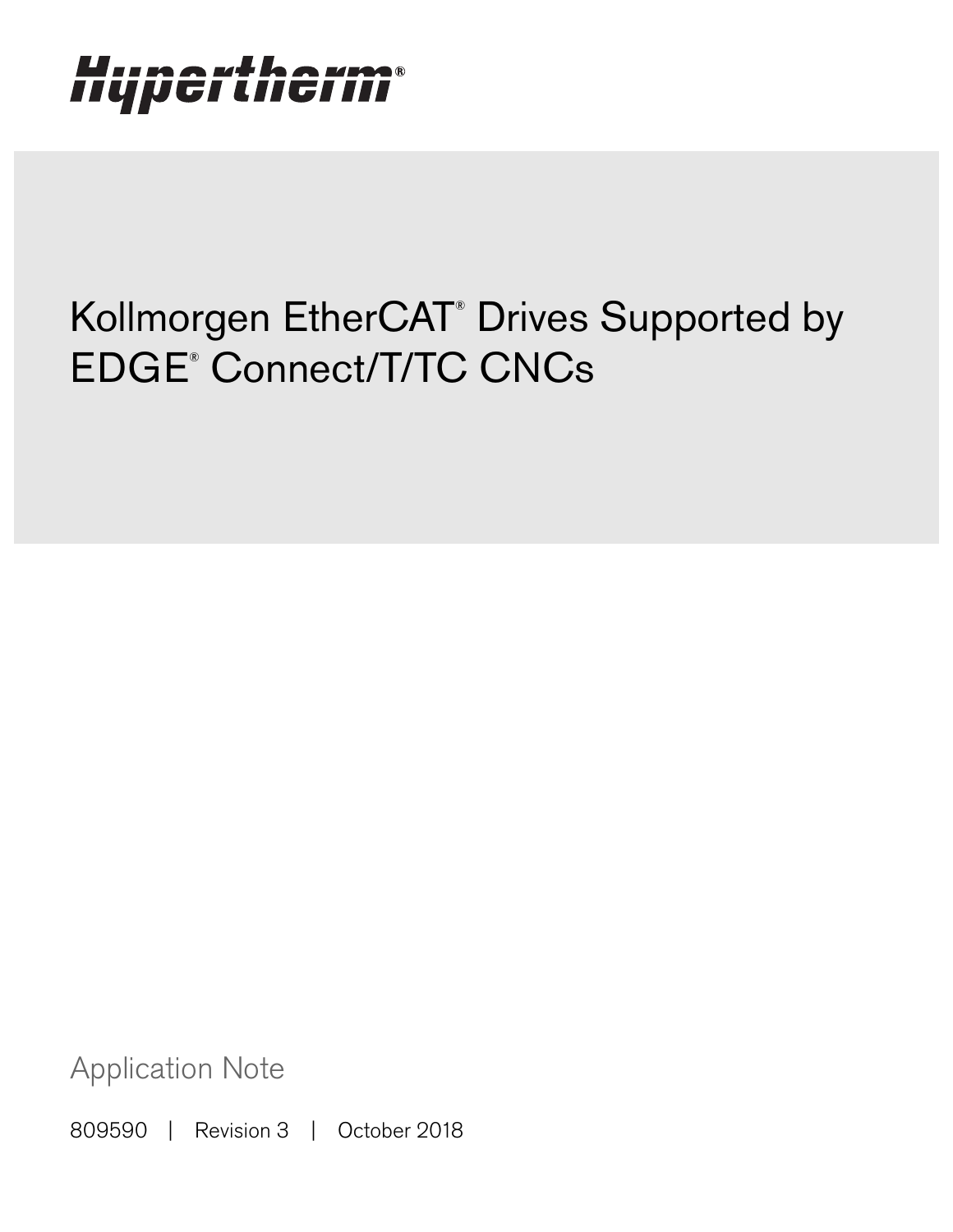#### Hypertherm, Inc.

Etna Road, P.O. Box 5010 Hanover, NH 03755 USA 603-643-3441 Tel (Main Office) 603-643-5352 Fax (All Departments) info@hypertherm.com (Main Office Email)

800-643-9878 Tel (Technical Service) technical.service@hypertherm.com (Technical Service Email) 800-737-2978 Tel (Customer Service)

customer.service@hypertherm.com (Customer Service Email)

866-643-7711 Tel (Return Materials Authorization) 877-371-2876 Fax (Return Materials Authorization) return.materials@hypertherm.com (RMA email)

#### Hypertherm México, S.A. de C.V.

Avenida Toluca No. 444, Anexo 1, Colonia Olivar de los Padres Delegación Álvaro Obregón México, D.F. C.P. 01780 52 55 5681 8109 Tel 52 55 5683 2127 Fax Soporte.Tecnico@hypertherm.com (Technical Service Email)

#### Hypertherm Plasmatechnik GmbH

Sophie-Scholl-Platz 5 63452 Hanau **Germany** 00 800 33 24 97 37 Tel 00 800 49 73 73 29 Fax

#### 31 (0) 165 596900 Tel (Technical Service)

00 800 4973 7843 Tel (Technical Service) technicalservice.emea@hypertherm.com (Technical Service Email)

#### Hypertherm (Singapore) Pte Ltd.

82 Genting Lane Media Centre Annexe Block #A01-01 Singapore 349567, Republic of Singapore 65 6841 2489 Tel 65 6841 2490 Fax Marketing.asia@hypertherm.com (Marketing Email) TechSupportAPAC@hypertherm.com (Technical Service Email)

#### Hypertherm Japan Ltd.

Level 9, Edobori Center Building 2-1-1 Edobori, Nishi-ku Osaka 550-0002 Japan 81 6 6225 1183 Tel 81 6 6225 1184 Fax HTJapan.info@hypertherm.com (Main Office Email) TechSupportAPAC@hypertherm.com (Technical Service Email)

#### Hypertherm Europe B.V.

Vaartveld 9, 4704 SE Roosendaal, Nederland 31 165 596907 Tel 31 165 596901 Fax 31 165 596908 Tel (Marketing) 31 (0) 165 596900 Tel (Technical Service) 00 800 4973 7843 Tel (Technical Service)

technicalservice.emea@hypertherm.com (Technical Service Email)

#### Hypertherm (Shanghai) Trading Co., Ltd.

B301, 495 ShangZhong Road Shanghai, 200231 PR China 86-21-80231122 Tel 86-21-80231120 Fax

86-21-80231128 Tel (Technical Service) techsupport.china@hypertherm.com (Technical Service Email)

#### South America & Central America: Hypertherm Brasil Ltda.

Rua Bras Cubas, 231 – Jardim Maia Guarulhos, SP – Brasil CEP 07115-030 55 11 2409 2636 Tel tecnico.sa@hypertherm.com (Technical Service Email)

#### Hypertherm Korea Branch

#3904. APEC-ro 17. Heaundae-gu. Busan. Korea 48060 82 (0)51 747 0358 Tel 82 (0)51 701 0358 Fax Marketing.korea@hypertherm.com (Marketing Email) TechSupportAPAC@hypertherm.com (Technical Service Email)

#### Hypertherm Pty Limited

GPO Box 4836 Sydney NSW 2001, Australia 61 (0) 437 606 995 Tel 61 7 3219 9010 Fax au.sales@Hypertherm.com (Main Office Email) TechSupportAPAC@hypertherm.com (Technical Service Email)

#### Hypertherm (India) Thermal Cutting Pvt. Ltd

A-18 / B-1 Extension, Mohan Co-Operative Industrial Estate, Mathura Road, New Delhi 110044, India 91-11-40521201/ 2/ 3 Tel 91-11 40521204 Fax HTIndia.info@hypertherm.com (Main Office Email) TechSupportAPAC@hypertherm.com (Technical Service Email)

© 2018 Hypertherm Inc. All rights reserved.

EDGE, Phoenix, and Hypertherm are trademarks of Hypertherm Inc. and may be registered in the United States and/or other countries. EtherCAT is a trademark of Beckhoff Automation. All other trademarks are the property of their respective holders.

One of Hypertherm's long-standing core values is a focus on minimizing our impact on the environment. Doing so is critical to our, and our customers', success. We are always striving to become better environmental stewards; it is a process we care deeply about.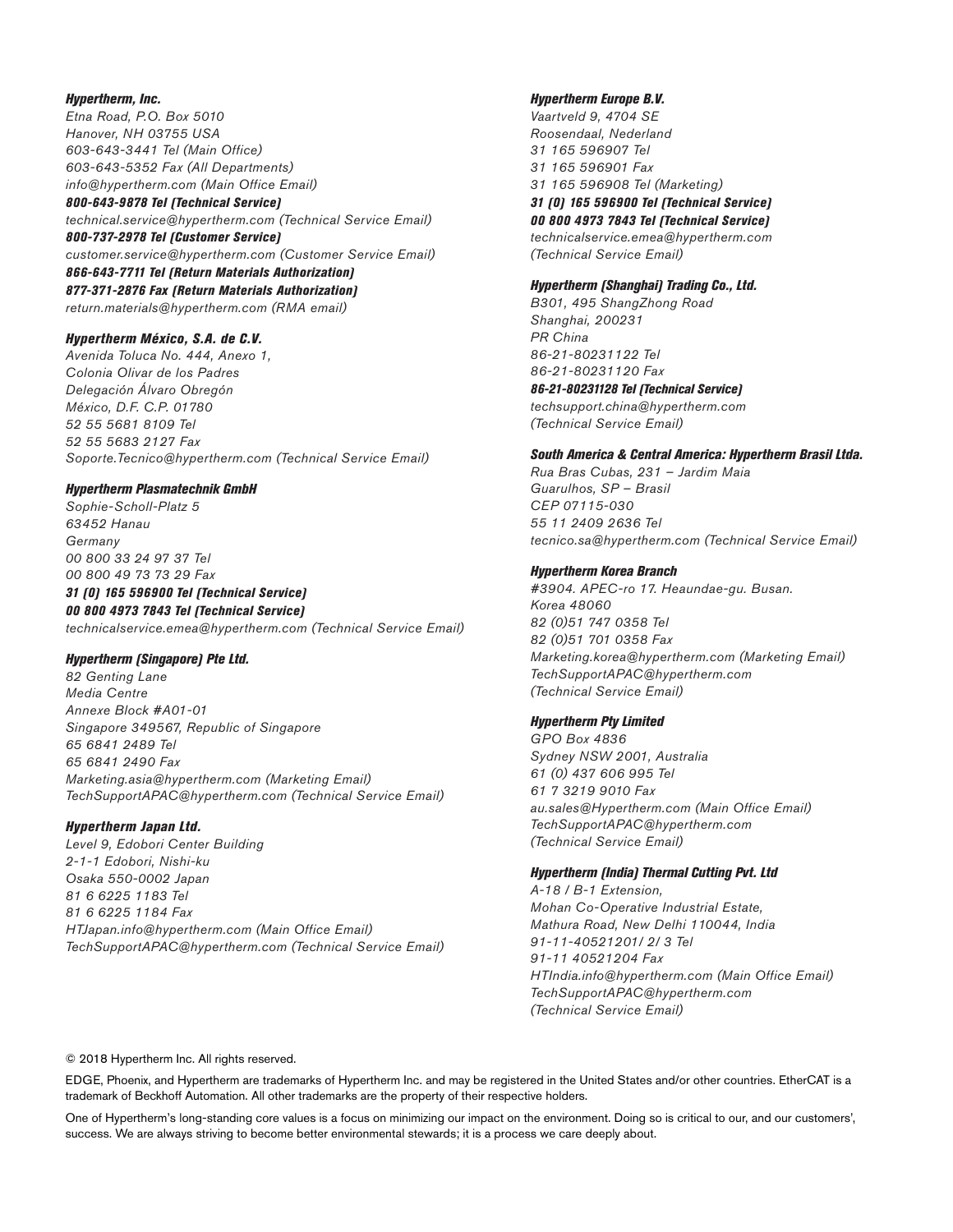## **Introduction**

The following information is provided to Hypertherm channel partners for reference purposes only, to help you select and configure an EtherCAT drive that is supported by EDGE Connect/T/TC CNCs.

> **NOTE:** Work in partnership with your drive manufacturer to select and configure the drives for your cutting system. Refer to your drive manufacturer's drive documentation for technical information about the drives.

When possible, the following information is provided to support integration of the drives with the cutting system and the CNC.

- Drive model supported
- Firmware revision supported
- Example drive amplifier file
- Setup and parameter notes

Setup files and parameters provided by Hypertherm can be used for the initial machine setup. We expect these files and parameters to be modified by the installer for the specific cutting system configuration and desired performance.

> **NOTE:** Make sure to follow the guidelines and instructions provided by the drive manufacturer.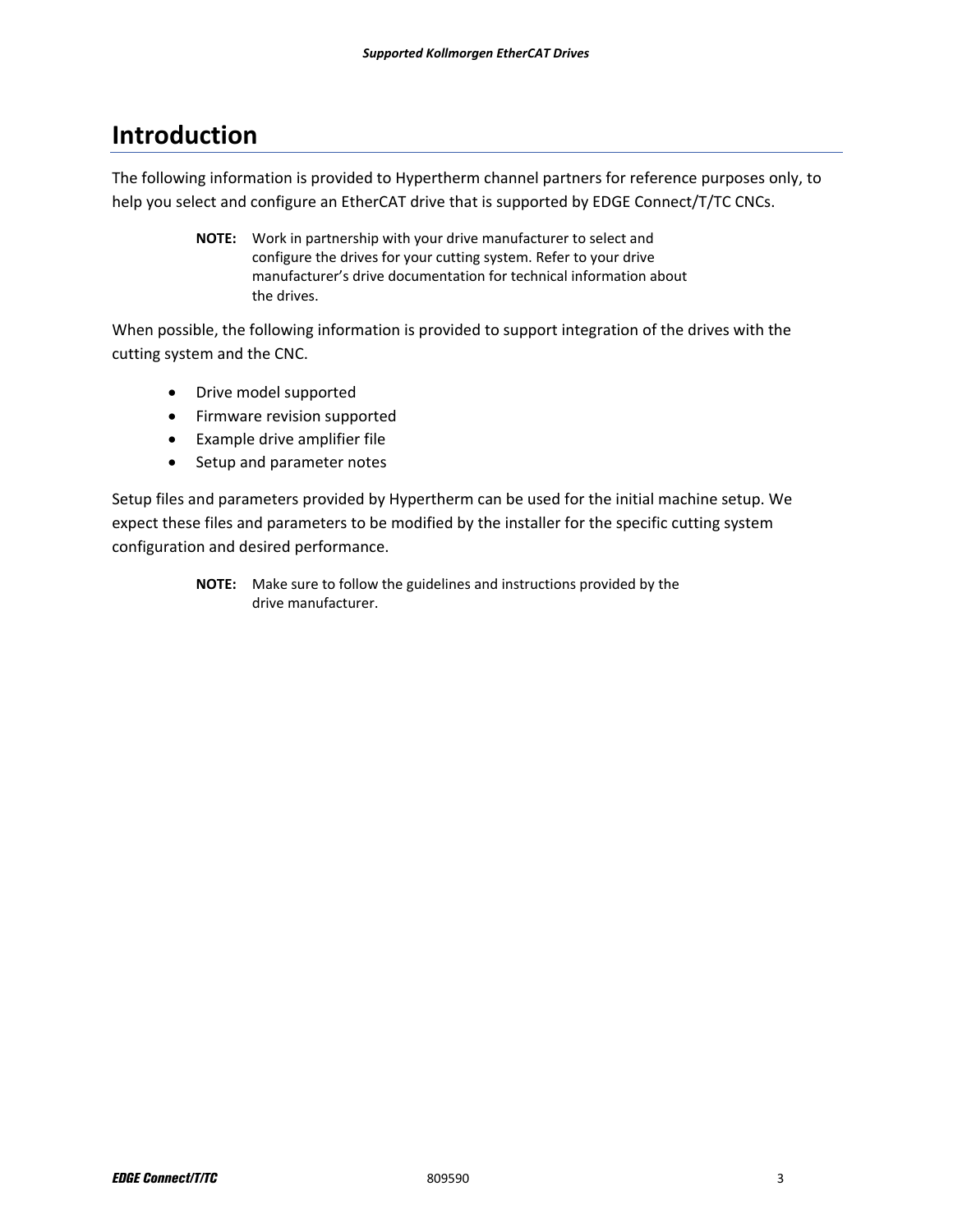## **Supported Kollmorgen drives**

| <b>Series</b> | <b>Model</b>         | <b>Firmware</b>                | <b>Notes</b>                                                           |
|---------------|----------------------|--------------------------------|------------------------------------------------------------------------|
| $AKD^*$       | AKD-PXXXXX-NBEC-XXXX | $V$ 01-14-00-<br>002 and newer | Use firmware for NBEC drives only.<br>$\bullet$                        |
|               |                      |                                | Inputs and outputs supported for each<br>$\bullet$<br>drive amplifier. |
|               |                      |                                | Digital - 7 inputs, 2 outputs<br>$\circ$                               |
|               |                      |                                | Analog - 1 input, 1 output<br>$\circ$                                  |
|               | AKD-PXXXXX-NBCC-XXXX | $V$ 01-14-00-<br>002 and newer | Use firmware for NBCC drives only.<br>$\bullet$                        |
|               |                      |                                | Inputs and outputs supported for each<br>$\bullet$<br>drive amplifier. |
|               |                      |                                | Digital - 7 inputs, 2 outputs<br>$\circ$                               |
|               |                      |                                | Analog - 1 input, 1 output<br>$\circ$                                  |

#### **NOTE:**

- Mixing different brands of drives in one system has not been tested and is not recommended.
- All drives must support and be configured for a 1 ms update rate.
- Many drive amplifiers have I/O available for use. The need for additional I/O modules depends on the total number of I/O and the I/O style required. For a list of supported I/O modules, see the *EtherCAT® Drives and I/O Modules Supported by EDGE® Connect/T/TC CNCs* Application Note (809660).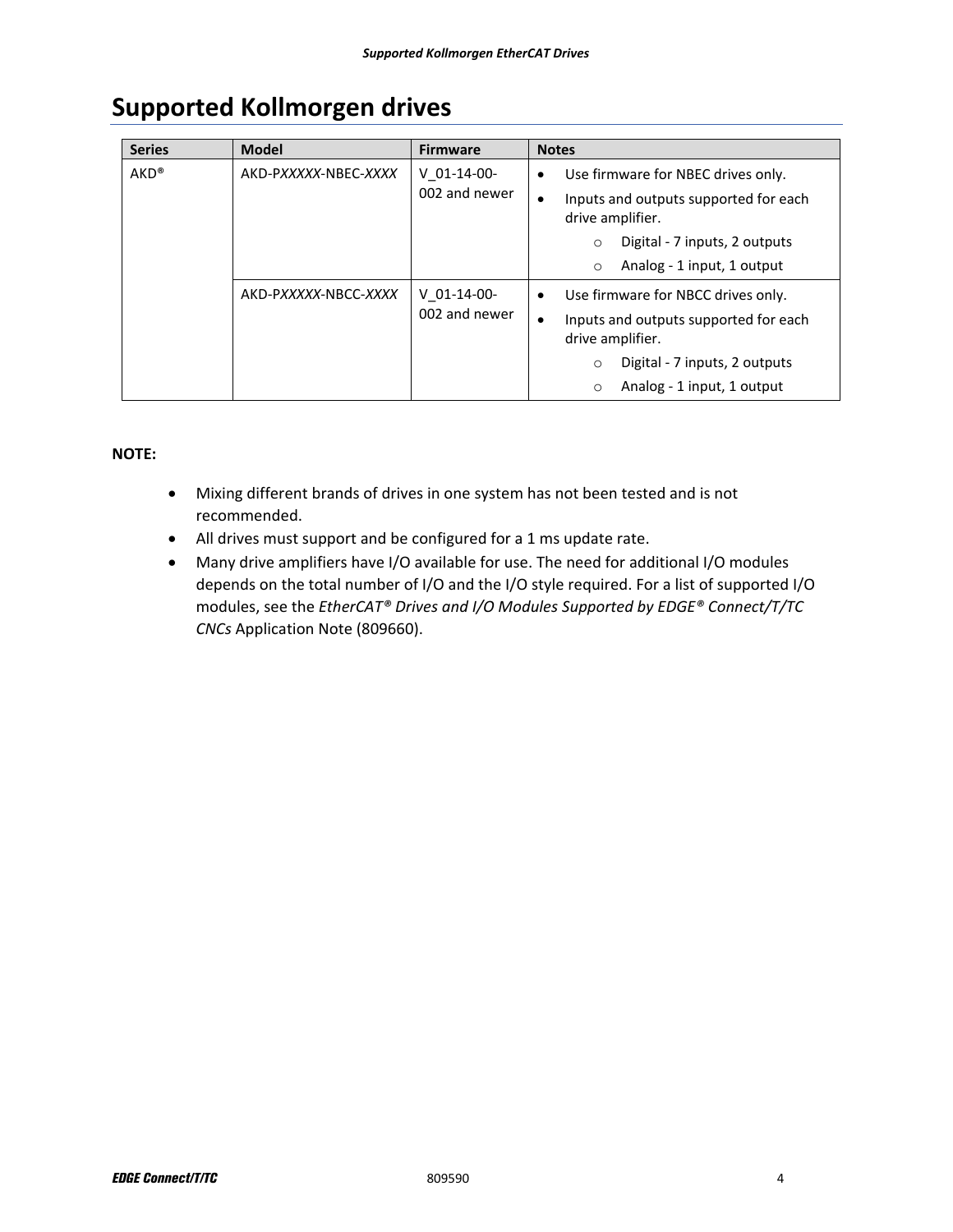## **Setup and parameters**

From a high level, the process of setting up your drives is as follows.

- 1. Install the firmware using the drive software.
- 2. Set up the drive parameters per the drive manufacturer's instructions.
- 3. Make sure the drives are communicating on the network.

This section provides assistance with setting up the drive parameters. Work in partnership with your drive manufacturer to set up the drives for your cutting system. Refer to your drive manufacturer's drive documentation for more technical information about the drives.

Also refer to the following sections of the *EDGE® Connect Installation and Setup Manual* (809340).

- Section 3: Machine stop strategies and table hardware, for information about:
	- o How the CNC enables and disables the drives, and stops motion
	- o Drive enable signals
	- o Drive Enable output and Drive Disabled input
	- o Overtravel limits
	- o Safety circuit
- **Section 5: Machine Axes, for information about:** 
	- o Axis orientation and positive motion
	- o Axis assignment and setup
- Section 7: *I/O Inputs and Outputs*, for information about:
	- o How Phoenix® assigns I/O
	- o Digital I/O and assignment
	- o Analog I/O and assignment

#### **NOTE:**

- All drives must be set up as linear axes.
- All drives must support and be configured for a 1 ms update rate.
- For proper scaling of following error and proper operation with Phoenix, all drives should be set to 16‐bit encoder feedback resolution.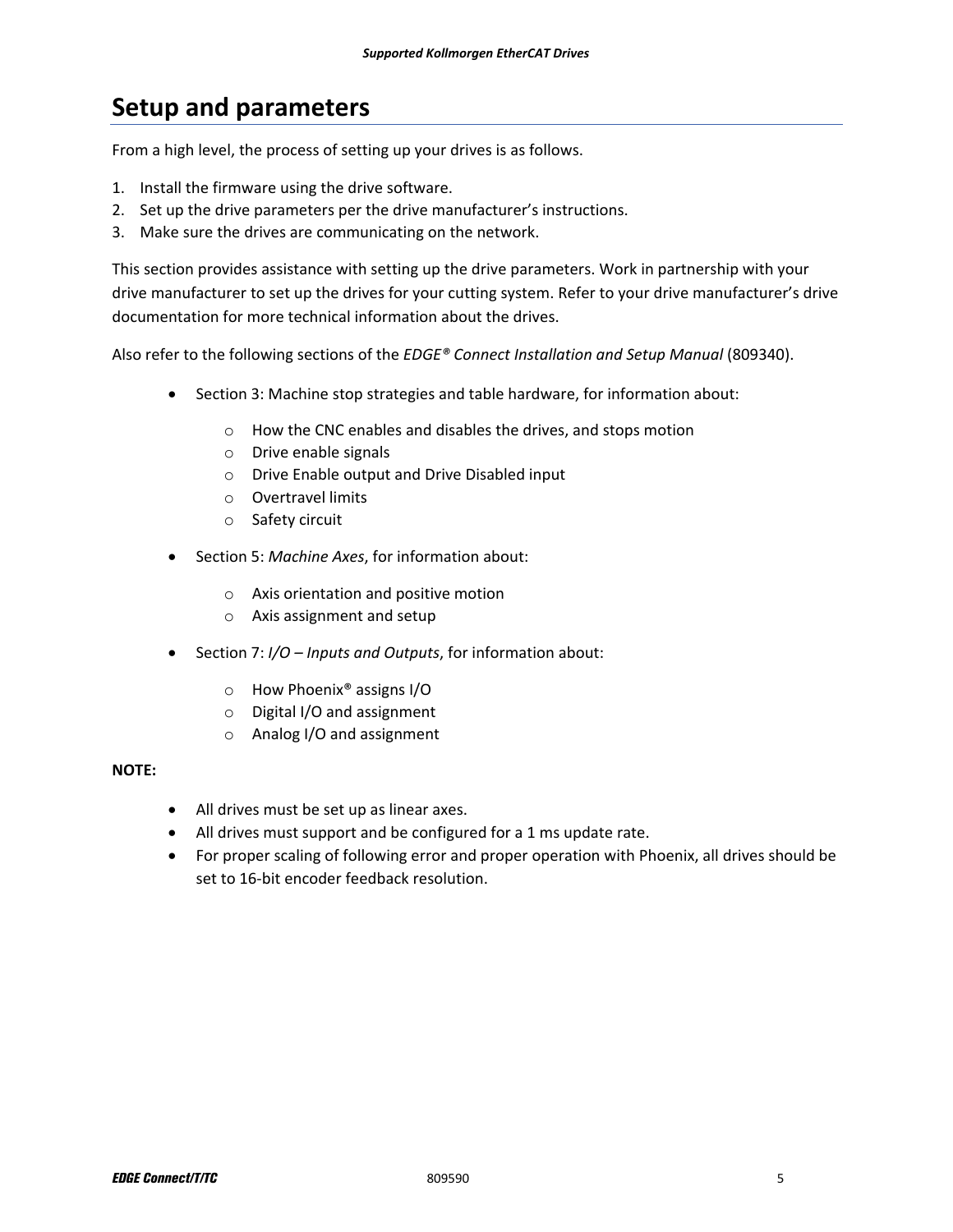### **Parameters in Workbench**

Set/verify the following settings using the Kollmorgen Workbench software.

| <b>Parameter</b>          | Value                           |
|---------------------------|---------------------------------|
| FB1.PSCALE                | 16 (this gives 2^16 counts/rev) |
| DS402.1ADDPOSFCFEED       | $\mathbf{1}$                    |
| DS402.1ADDPOSFCSHAFTREV   | 1                               |
| DS402.1ADDPOSGEARMOTORREV | $\mathbf{1}$                    |
| DS402.1ADDPOSGEARSHAFTREV | $\mathbf{1}$                    |
| DS402.POSFCFEED           | 65536                           |
| DS402.POSFCSHAFTREV       | 1                               |
| DS402.POSGEARMOTORREV     | $\mathbf{1}$                    |
| DS402.POSGEARSHAFTREV     | $\mathbf{1}$                    |
| DS402.VELSCALEDENOM       | 1                               |
| DS402.VELSCALENUM         | $\mathbf{1}$                    |
| FBUS.PARAM01              | 125                             |
| FBUS.PARAM02              | $\mathbf{1}$                    |
| FBUS.PARAM03              | 0                               |
| FBUS.PARAM04              | $\mathbf{1}$                    |
| FBUS.PARAM05              | 16                              |
| FBUS.PARAM06              | 0                               |
| FBUS.PARAM07              | 0                               |
| FBUS.PARAM08              | 0                               |
| FBUS.PARAM09              | 0                               |
| FBUS.PARAM10              | 0                               |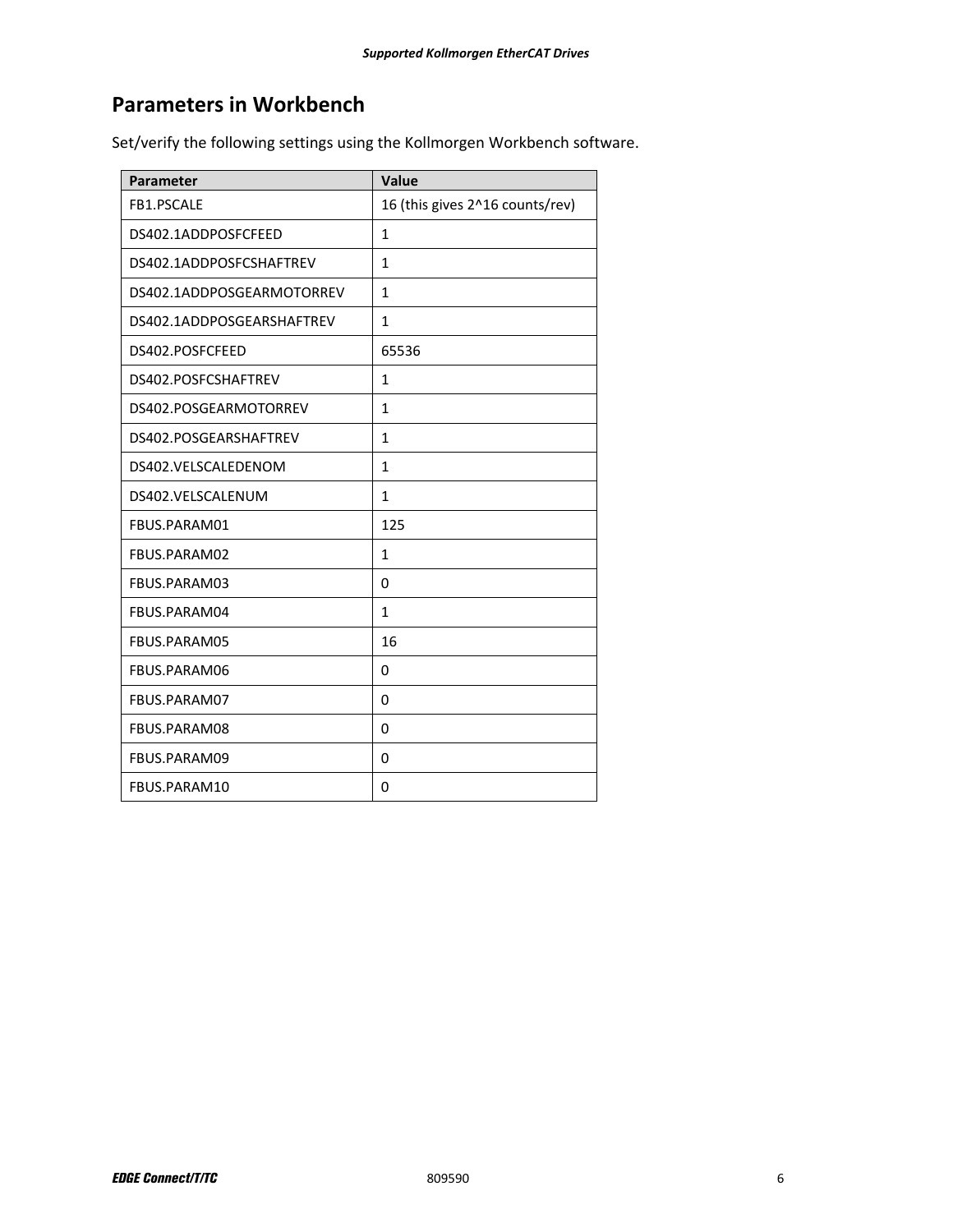## **Calculating encoder counts per mm (inch)**

**NOTE:** Phoenix does not support the EU numbering format of using decimal points (periods) as numerical separators. Using decimal points as numerical separators will result in incorrect settings. Example: Correct ‐ 200,000.00 = Two hundred thousand

Incorrect ‐ 200.000,00 = Two hundred

Encoder counts are a position scaling factor used by Phoenix. Refer to the drive manufacturer documentation for specific scaling information required by the drive.

In general, to determine the encoder counts per mm (inch), you will need to know the following:

- Counts per revolution of the motor
- Gear ratio
- Distance of travel in one revolution of the pinion gear
- Diameter of the pinion gear when it engages the rack

The formula you use is shown below:



#### **Metric example:**

Below is an example using more specific Kollmorgen sample data:

- Kollmorgen AKD drive with 65.536 encoder counts per revolution of the motor
- 10:1 gear ratio
- 150 mm pitch

| 65.536<br>encoder counts |  | 10<br>motor revolutions | pinion revolution | 4.369.067<br>encoder counts |
|--------------------------|--|-------------------------|-------------------|-----------------------------|
| motor revolution         |  | pinion revolution       | 150 mm<br>(pitch) | per mm                      |

#### **English example:**

Below is an example using more specific Kollmorgen sample data:

- Kollmorgen AKD drive with 65,536 encoder counts per revolution of the motor
- 10:1 gear ratio
- $\bullet$  5.91 in. pitch